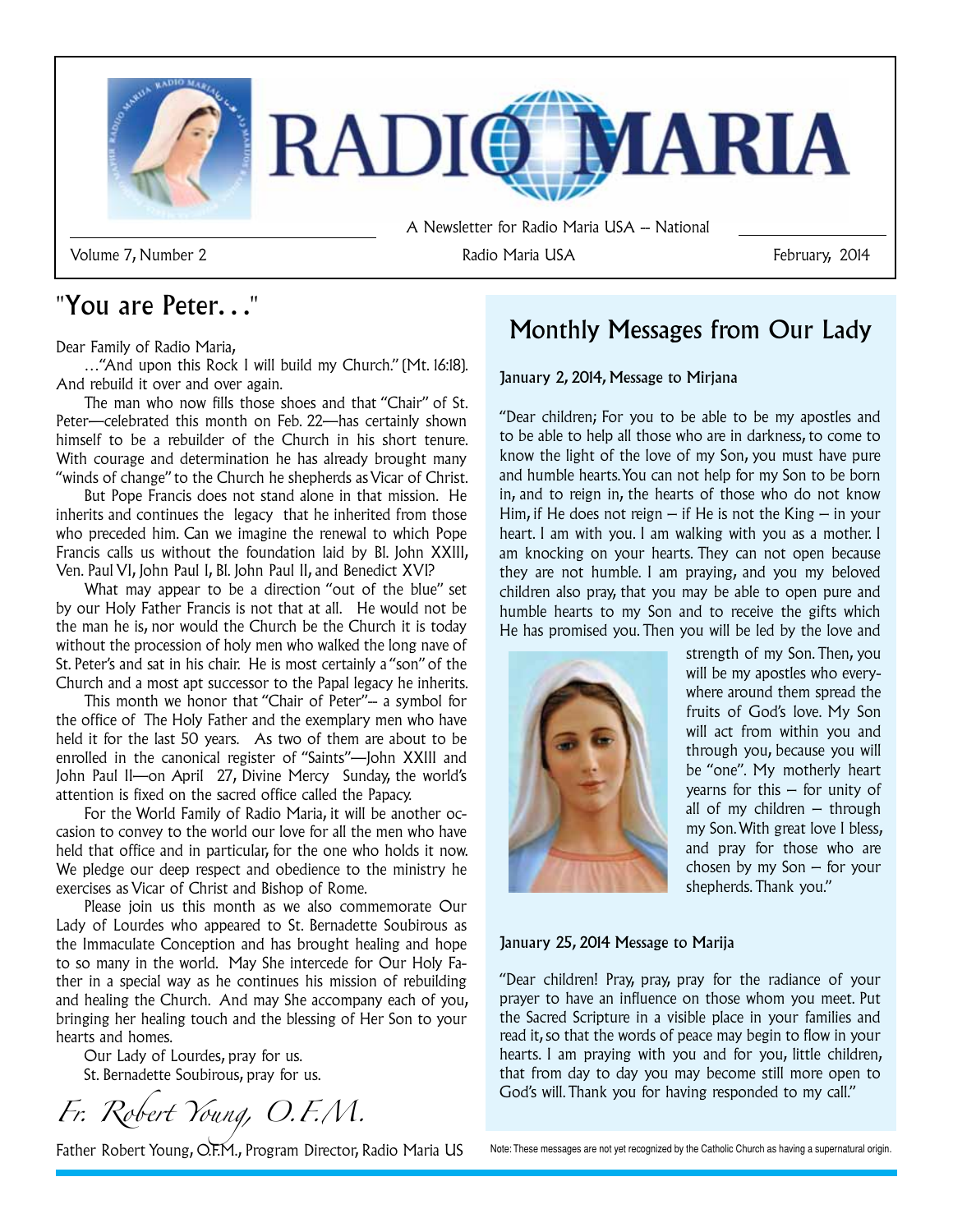# Comments from Listeners

 "I am very blessed and inspired with what I hear on Radio Maria. It is the most beautiful station. Mother Mary chose the right time for us to receive the blessings of this station. We are children of God and Radio Maria brings us together with Christ and Mother Mary." -- Anselma from New York

"Dear friends,  $-$  Again, thanks for Radio Maria. It is my constant companion. Thank you for being there for me every day! I am very happy to be able to support you a little. Love and prayers. "

-- Clara, Altoona, Pa.

"Radio Maria, -- We are thrilled and so grateful to have Fr. Partain's talks.

They are a treasure. Thank you so much." you very much for everything! -- Patti

 "On behalf of my Brother Knights of the Fr. Thomas Ray Council 5036 of the Knights of Columbus, we are proud to donate to support Radio Maria and your broadcast of Fr. Jason Kulczynski's Aim High program." -- Mark Dillon, Grand Knight, Vivat Jesu!

 "Thank you so much, dear Father! I am in Houston, Texas at St. Bernadette Church in Clear Lake. I listen to Radio Maria in my car by radio on AM 1250 and by internet inside the house. I also download your programs and listen to them on my mp3 player. I wish I could purchase the CD's with the music you play on the air. Thank My favorite program is the *Will of God!"* -- In Christ, Renata from Houston, Texas

"Dear Admin, -- I am so happy after coming across Radio Maria on the  $internet. I can now - at least - hear$ a Mass. I am a Catholic girl from India, but I am working in Saudi Arabia, where every Christian religious activity is banned. All I want to say is that I am really thankful to God, because at least (through radio) I can participate and live on the Eucharist. Do remember me always especially during Mass and especially all Christians who are residing here. Thanks.." -- Bernadette in Saudi Arabia

You are Cordially Invited to

*Lunch with our Radio Maria President*

Saturday, February 8, 2014 10 a.m. until 4 p.m. CST

Holy Trinity Catholic Resource Center 103 Amaryliss Drive, Lafayette, Louisiana

Join us Feb. 8 in Lafayette, LA to meet Carlo DiMaggio, the president of Radio Maria US; Alicia del Cid, our World Family representive; and special guest Valerio Malandri, a fund-raising consultant from Italy.

The day begins with a *Meet and Greet* at 10 a.m. followed by lunch and a special presentation by Mr. Malandri, who is a professional fund-raiser. He will be sharing with us some principles of promotion and fund-raising which can then be implemented on our local levels within our respective listening areas.

It will also be a happy occasion for us to renew our family ties and share ideas on how to help Our Lady's Radio reach many more listeners. We especially wish to invite any new volunteers to join us to learn about Radio Maria and how they can participate in this great Mission of the New Evangelization. So, please spread the word and bring others with you. There is no charge. All are welcome.

Please let us know by Feb. 1 if you plan to attend this event and how many persons might be with you. Call us at 888 408 0201 or send an e-mail to info.eng@radiomaria.us or write to us at Radio Maria, 601 Washington St., Alexandria, La. 71301

We hope to see you in Lafayette, on Saturday, February 8!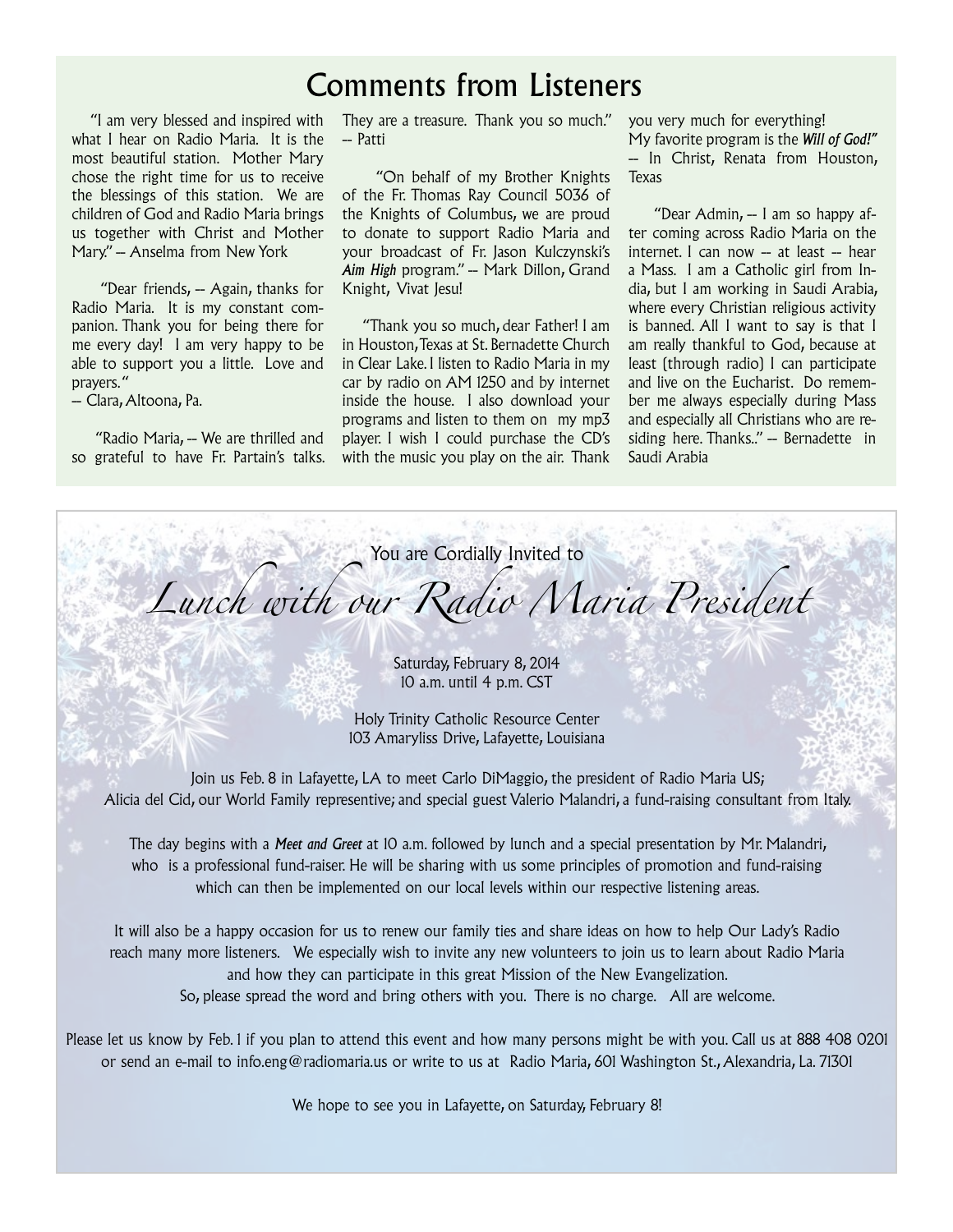# St. Valentine's Day -- the Feast Day of Love

The origin of St. Valentine, and how many St. Valentines there were, remains a mystery.

One opinion is that he was a Roman martyred for refusing to give up his Christian faith. Other historians hold that St. Valentine was a temple priest jailed for defiance during the reign of Claudius.

Whoever he was, Valentine really existed because archaeologists have unearthed a Roman catacomb and an ancient church dedicated to Saint Valentine. In 496 AD Pope Gelasius marked February 14 as a celebration in honor of his martyrdom.

The first representation of Saint Valentine appeared in The Nuremberg Chronicle, a great illustrated book printed in 1493.

Alongside a woodcut portrait of him, text states that Valentinus was a Roman priest martyred during the reign of Claudius the Goth (Claudius II). Since he was caught marrying Christian couples and aiding any Christians who were being persecuted under Emperor Claudius in Rome [when helping them was considered a crime], Valentinus was arrested and imprisoned. Claudius took a liking to this prisoner -- until Valentinus made a strategic error: he tried to convert the Emperor -- whereupon this priest was condemned to death. He was beaten with clubs and stoned; when that didn't do it, he was beheaded outside the Flaminian Gate (circa 269]).



Saints are not supposed to rest in peace; they're expected to keep busy: to perform miracles, to intercede. Being in jail or dead is no excuse for non-performance of the supernatural. One legend says, while awaiting his execution, Valentinus restored the sight of his jailer's blind daughter. Another legend says, on the eve of his death, he penned a farewell note to the jailer's

## Valentine's Day Prayer

I said a Valentine prayer for you and asked the Lord above to fill your heart and bless your soul With the precious gift of love.

I asked Him for sincere love The kind that's meant to stay Just like the generous love You give to those you touch each day.

I prayed for love from family And from every cherished friend Then I asked the Lord to give you His love that knows no end. Amen.

daughter, signing it, "From your Valentine."

St. Valentine was a priest, martyred in 269 at Rome and was buried on the Flaminian Way. He is the Patron Saint of affianced couples, bee keepers, engaged couples, epilepsy, fainting, greetings, happy marriages, love, lovers, plague, travelers, young people. He is represented in pictures with birds and roses.

### Program of the Month:

# Theology of the Body



*With Father Joseph Howard* Airs Saturdays at 10 a.m. (CST), 11 a.m. (EST)

The spirituality of Blessed John Paul II is the topic for a program hosted by Father Joseph Howard, a bioethicist and a member of the staff of the John Paul II Center for Bioethics. His co-host is Dr. John P. Hittinger, a philosopher and professor at the University of St. Thomas.

Join Father Howard and Dr. Hittinger each Saturday at 10 AM CST and 11 AM EST for this fascinating study.

#### Board of Directors

| Fr. Robert Young, O.F.M. Director |  |
|-----------------------------------|--|
| Alicia del Cid. World Family Rep  |  |
|                                   |  |
|                                   |  |

#### Radio Maria

601 Washington Street Alexandria, LA 71301 e-mail: info.eng@radiomaria.us Toll Free: 1-888-408-0201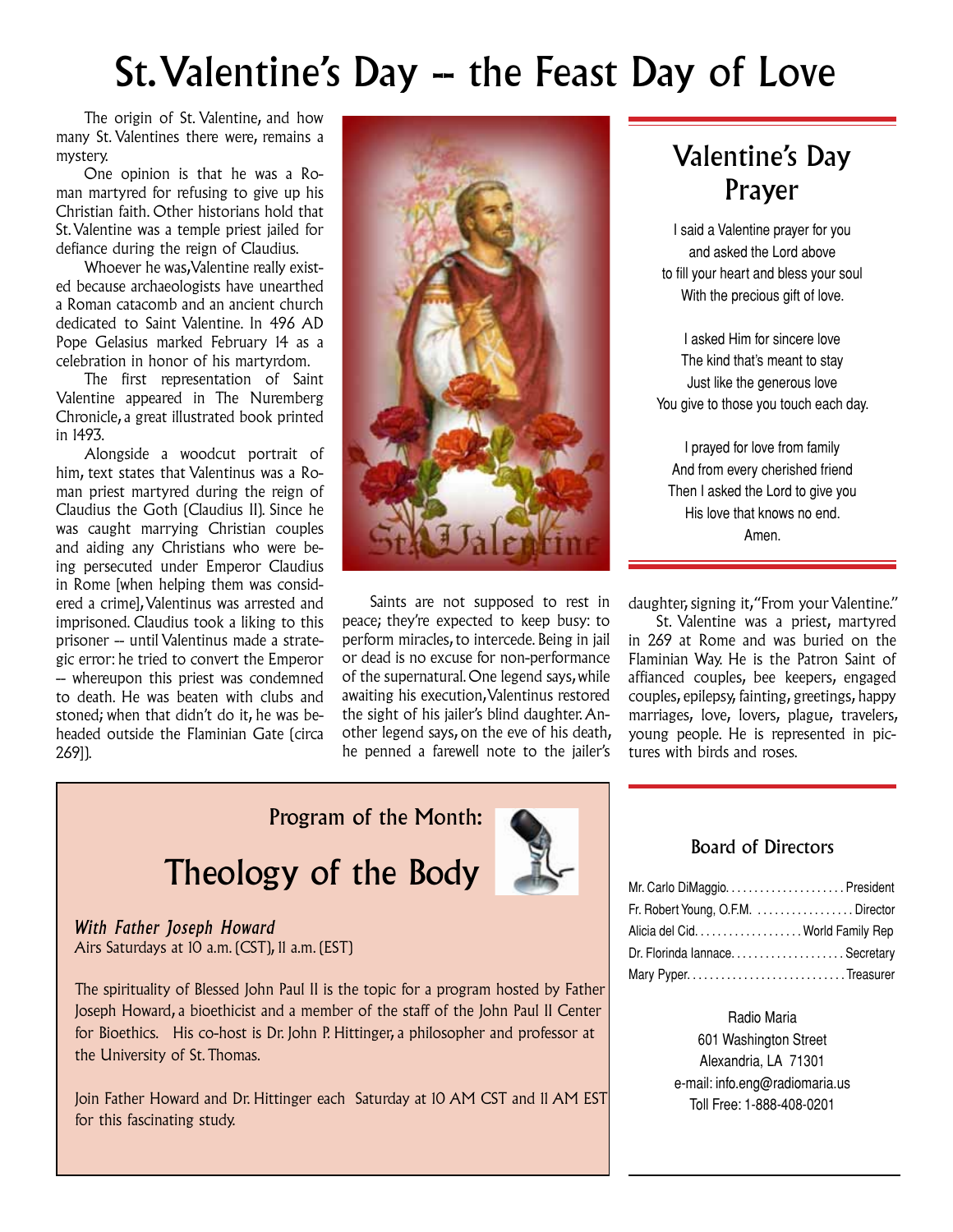### An Appeal from the Director

Dear Friends:

As the new year has hardly begun, we are faced with the challenge of meeting unpaid bills that come at the beginning of a year. For example, we have a \$15,000 expense this month for our music license that must be paid twice a year. Sacred music is such a valuable and precious part of our ministry here at Radio Maria; we can't imagine broadcasting without it.

Can you please help us meet that expense so that other debts may also be paid in a timely manner?

We cannot fail to express our deep gratitude for all you have done and continue to give so that Our Lady's mission for the New Evangelization will continue. It is Her gift to all of us, and She invites us to share it with more and more of Her children.

Can you please help Her to help us? I know that She will bless and multiply whatever is given to Her in the name of Her Son. God bless and keep you close to Her Heart and close to us at Radio Maria.

# Honoring the Chair of Peter

February 22, 2014







*the Vineyard of the Lord."* 

"Francis, Go and Rebuild My Church." (Jesus to St. Francis of Assisi)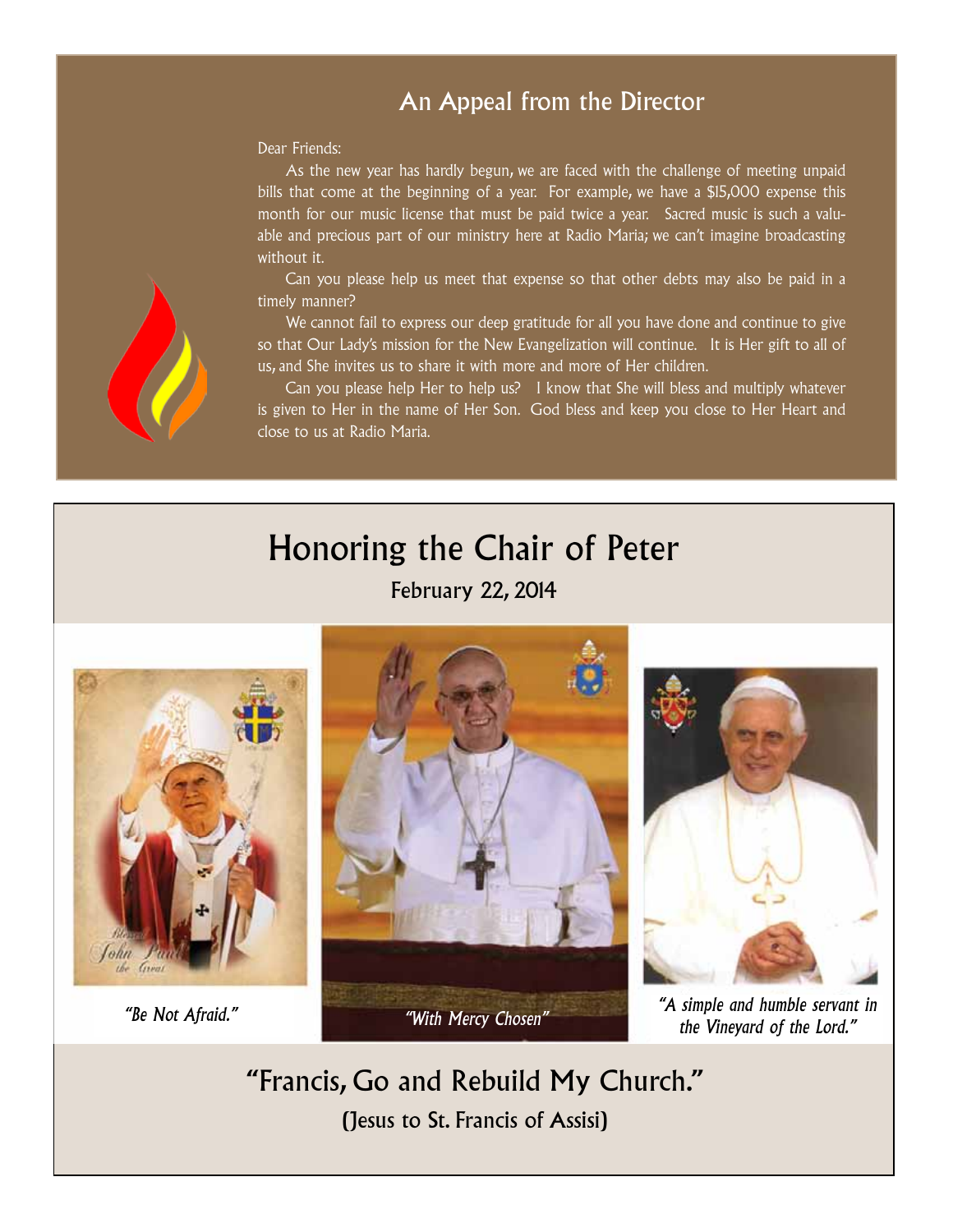# Help Support Radio Maria

Radio Maria is 100% listener supported. It is through your prayers and donations that Radio Maria is able to bring orthodox Catholic programming to the world, day in and day out. Please prayerfully consider making a contribution to help keep Our Lady's radio on the air.



These are people who support Radio Maria with a \$21 monthly donation. If you can contribute less than 70¢ per day, please join ARMS 21 by

**Call toll free 1-888-408-0201 Visit<http://radiomaria.us>** and click on the Subscribe button on the right side of the page.

No donation is too large or small. To make a donation to Radio Maria,

**Call toll free 1-888-408-0201 Visit<http://radiomaria.us>** and click on the Donate button on the right side of the page. or **Mail to: Radio Maria 601 Washington Street Alexandria, LA 71301**

# Listen to Radio Maria 24/7

#### **Radio Maria Frequencies**

580 AM - Alexandria, LA 1360 AM - New Iberia, LA 89.7 FM - Natchitoches, LA 91.1FM - Lake Charles, LA 88.1 FM - D'Iberville, MS 1250 AM - Port Arthur, TX

88.1 FM - Hollidaysburg, PA 91.3 FM - Peshtigo, WI

620 AM -- New York, NY Mon-Thurs 9 pm -10 pm EST Sunday: 10 am Mass, & 7 pm -11pm EST

1600 AM - Springfield, OH 88.7 FM - Anna, OH

> Listen Online at **radiomaria.us**

Radio Maria Smartphone App available on website Your tax deductible support helps Radio Maria and makes this newsletter possible.